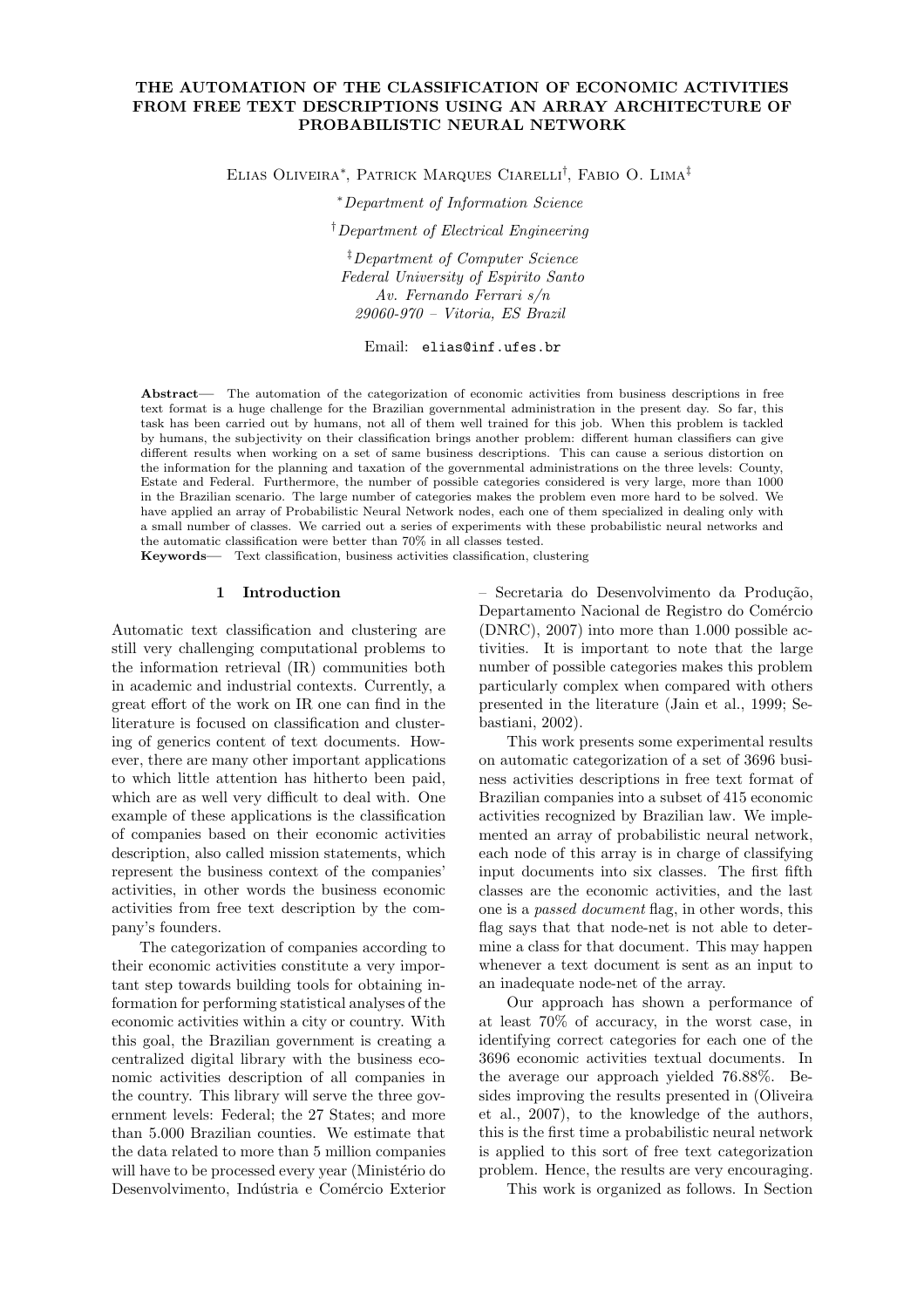2, we detailed more the characteristics of the problem and its importance for the government institutions in Brazil. We described the architecture of our probabilistic neural network array in Setion 3. In Section 4 the experimental results are discussed. We present our conclusions and indicate some future paths of this research in Section 5.

# 2 The Problem

In many countries, companies must have a contract (Articles of Incorporation or Corporate Charter, in USA), with the society where they can legally operate. In Brazil, this contract is called a social contract and must contain the statement of purpose of the company – this statement of purpose tells the business economic activities description of that company and must be categorized into a legal business activity by Brazilian government officials. For that, all legal business activities are cataloged using a table called National Classification of Economic Activities – Classificação Nacional de Atividade Econômicas, (CNAE) (CNAE, 2003).

To perform the categorization, the government officials (at the Federal, State and County levels) must find the semantic correspondence between the company economic activities description and one or more entries of the CNAE table. There is a numerical code for each entry of the CNAE table and, in the categorization task, the government official attributes one or more of such codes to the company at hand. This can happen on the foundation of the company or in a change of its social contract, if that modifies its economic activities.

The work of finding the semantic correspondence between the company economic activities description and a set of entries into the CNAE table is a very difficult task. This is because of the subjectivity of each local government officials who can focus on their own particular interests so that some codes may be assigned to a company, whereas in other regions, similar companies, may have a total different set of codes. Sometimes even inside of the same state, different level of government officials may count on a different number of codes for the same company for performing their work of assessing that company. Having inhomogeneous ways of classifying any company everywhere in all the three levels of the governmental administrations can cause a serious distortion on the key information for the long time planning and taxation. Additionally, the continental size of Brazil makes this problem of classification even worse.

Considering all that was previously said, the manual way of carrying out the economic activities classification of the companies is exhausted. Besides its human subjectivity cumbersome, an-

other reason is the volume of companies that is registered every year in Brazil. Only in 2006 were registered 467.046 new companies, others 737.566 altered their current contract, possibly changing their economic activities description (Ministério do Desenvolvimento, Indústria e Comércio Exterior – Secretaria do Desenvolvimento da Produção, Departamento Nacional de Registro do Comércio (DNRC), 2007). In total, there were 1,204.612 companies which might have been classified by at least one of the three levels of the government officials. Due to this task is up to now decentralized, we might have the same job being performed many times by each of the three level of the government officials. Nevertheless, it is known that there are not enough employees to do this job. On top of that, we have the Brazilian economy steadily increasing, so will the number of companies each year onwards.

Hence, the computational problem addressed by us is mainly that of automatically suggesting the human classifier the semantic correspondence between an economic activities textual description of a company and one or more items of the CNAE table. Or, depends on the level of certainty the algorithms have on the automatic classification, we may consider bypassing thus the human classifier.

The number of codes assigned by the human specialist to a company can vary from 1 to 12 or, in some cases, even more. In the set of assigned codes, the first code is the main code of that company. The remaining codes have no order importance. These number of codes will be considered by the automatic system as a goal. Therefore, we will evaluate the quality of our system by the Recall criterion (Baeza-Yates and Ribiero-Neto, 1998). In the problem presented in this paper, the Recall will tell how many relevant codes the system will be able to recovery, for each company, over the total number of the relevant codes of that company. In our case, the total number of relevant codes of a given company is that assigned by a human specialist, including the first code. The aim in this evaluation is to have a good suggesting system, thus as much near as possible of 1 (*i.e.* 100%) is the *Recall*, the better.

We also consider evaluating our algorithm by the Precision criterion (Baeza-Yates and Ribiero-Neto, 1998). This evaluation measurement tells us how precise is the system on assigning relevant codes to a company. Hence, from those relevant codes that the system was able to recovery we divide by the total number of recovered codes for that company. Similarly, the aim in this evaluation is to have the Precision as much near as possible of 1, or 100%, for any company.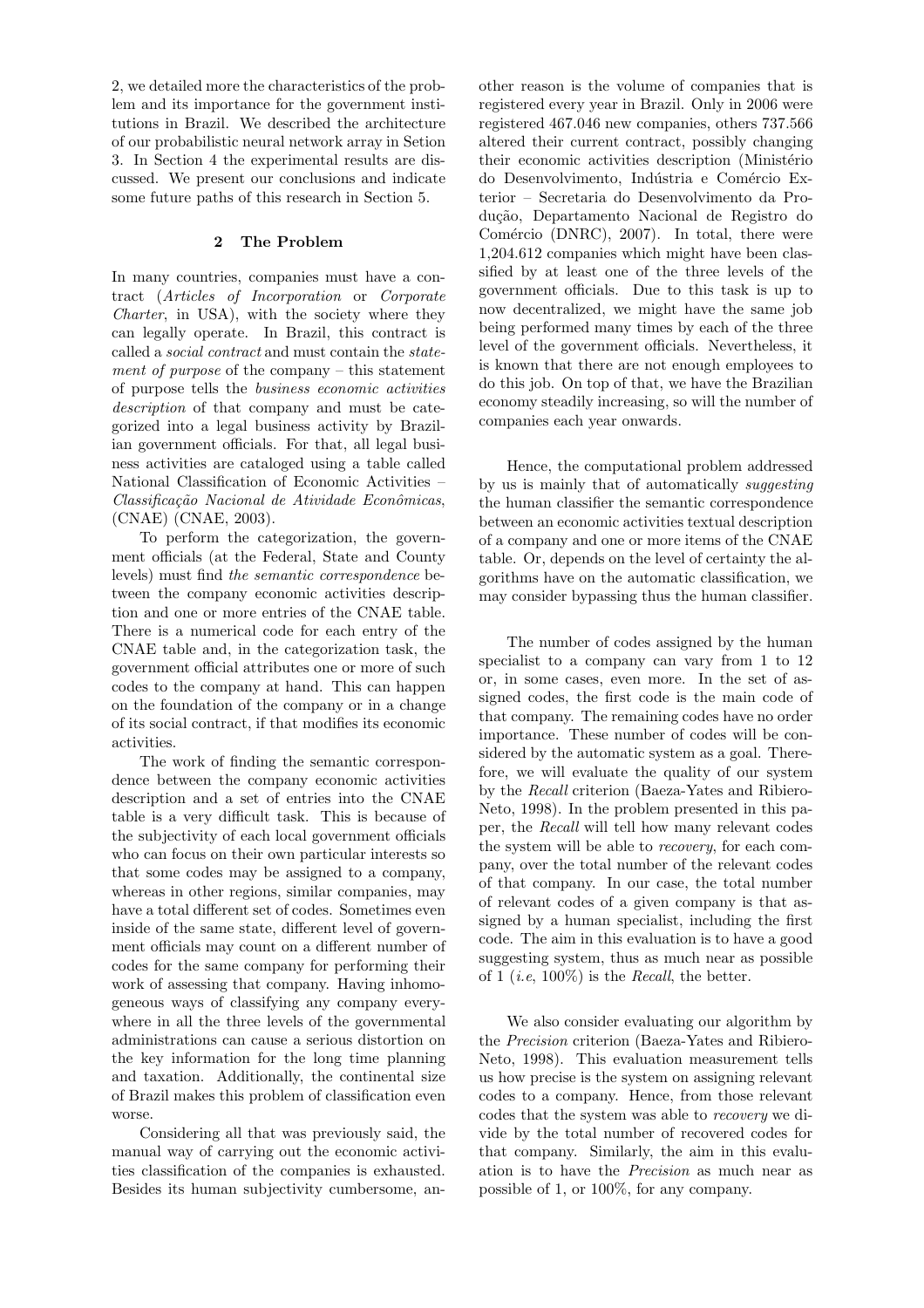#### 3 The Probabilistic Neural Network

The Probabilistic Neural Network was first proposed by Donald Specht in 1990 (Specht, 1990). This is an artificial neural network for nonlinear computing which approaches the Bayes optimal decision boundaries. This is done by estimating the probability density function of the training dataset using the Parzen (Duda et al., 2001) nonparametric estimator.



Figure 1: The Probabilistic Neural Network architecture.

Typically, this neural network is composed of 4 layers: the input layer, the pattern layer, the summation layer, and the output layer, or also called by the decision layer, as depicted in Figure 1. This neural network needs only one training step, thus its train is very fast comparing to the others feed-forward neural networks (Duda et al., 2001; Haykin, 1998). The train consists in assigning each training sample  $x_i$  of class  $C_i$  to a neuron of pattern layer of class  $C_i$ . Thus the weight vector of this neuron is the own characteristics vector of the sample.

For each pattern  $x$  passed by the input layer to a neuron in the pattern layer, it computes the output for the x. The computation is depicted as in Equation 1.

$$
F_{k,i}(x) = exp(\frac{x^t w_{ki} - 1}{\sigma^2}), \qquad (1)
$$

where the  $x$  is the pattern characteristics input vector, and the  $w_{ki}$  is the  $k^{th}$  weight for a neuron of class  $C_i, k \in K$ , whereas K is the number of neuron. Each neuron represents one input used during the train of the network.  $\sigma$  is the Gaussian standard deviation, which determines the receptive field of the Gaussian curve.  $N_i$ , in Equation 2, is the number of neuron in the pattern layer of  $C_i$ , corresponding the set of neurons of K, and  $|C|$ is the total number of classes.

The next step is the summation layer. In this layer, all weight vectors are summed, Equation 2, in each cluster  $C_i$  producing  $p_i(x)$  values. In Equation 3 we show how the decision layer chooses the maximum likelihood  $p_i(x)$  to decide a class for the input  $x$ .

$$
p_i(x) = \frac{1}{N_i} \sum_{k=1}^{N_i} F_{k,i}(x) \ \ k = 1, 2, ..., N_i = |C_i| \ (2)
$$

$$
C(x) = arg max p_i(x) \tag{3}
$$

Differently from other type of networks, such as those feed forward based (Haykin, 1998), probabilistic neural network needs only one parameter to be configured: the  $\sigma$ , (see in Equation 1) used to narrow the receptive field of the Gaussian curve in order to strictly select only the more likelihood inputs for a given class. Other advantages of the probabilistic neural networks is that it is easy to add new classes, or new training inputs, into the already running structure, which is good for the on-line applications (Duda et al., 2001). Moreover, it is reported in the literature that it is also easy to implement this type of neural network in parallel.

Besides its simplicity on the configuration, the literature has shown that this type of neural network can yield similar results in pattern recognition problems. One of its drawbacks is the great number of neurons in the pattern layer, which can be, nevertheless, mitigated by an optimization on the number of the neuron (Georgiou et al., n.d.; Mao et al., 2000). In the next section we present our approach which changed a little the way one can find the use of this type of network in the literature.

## 3.1 The Array Architecture

The standard structure presented in the literature (Georgiou et al., n.d.; Mao et al., 2000; Specht, 1990) (see Figure 1) usually suggest that every input pattern should equally be presented to all neurons in the pattern layer. In our problem that would enormously increase the number of characteristics the pattern layer should deal with, most of them unnecessarily. Because of this we proposed a preprocessor for the input layer in order to filter the unnecessary characteristics to be sent to the neurons in the pattern layer.

In Figure 2 we describe how the array architecture is implemented. The characteristics vector  $\langle t_1, t_2, \ldots, t_n \rangle$  of words is presented to the input layer, but only the pertinent characteristics, in this case words, are passed through to each of the nodes in the pattern layer. By doing so, we also increase the performance of each node, as it has to compute less characteristics of its classes.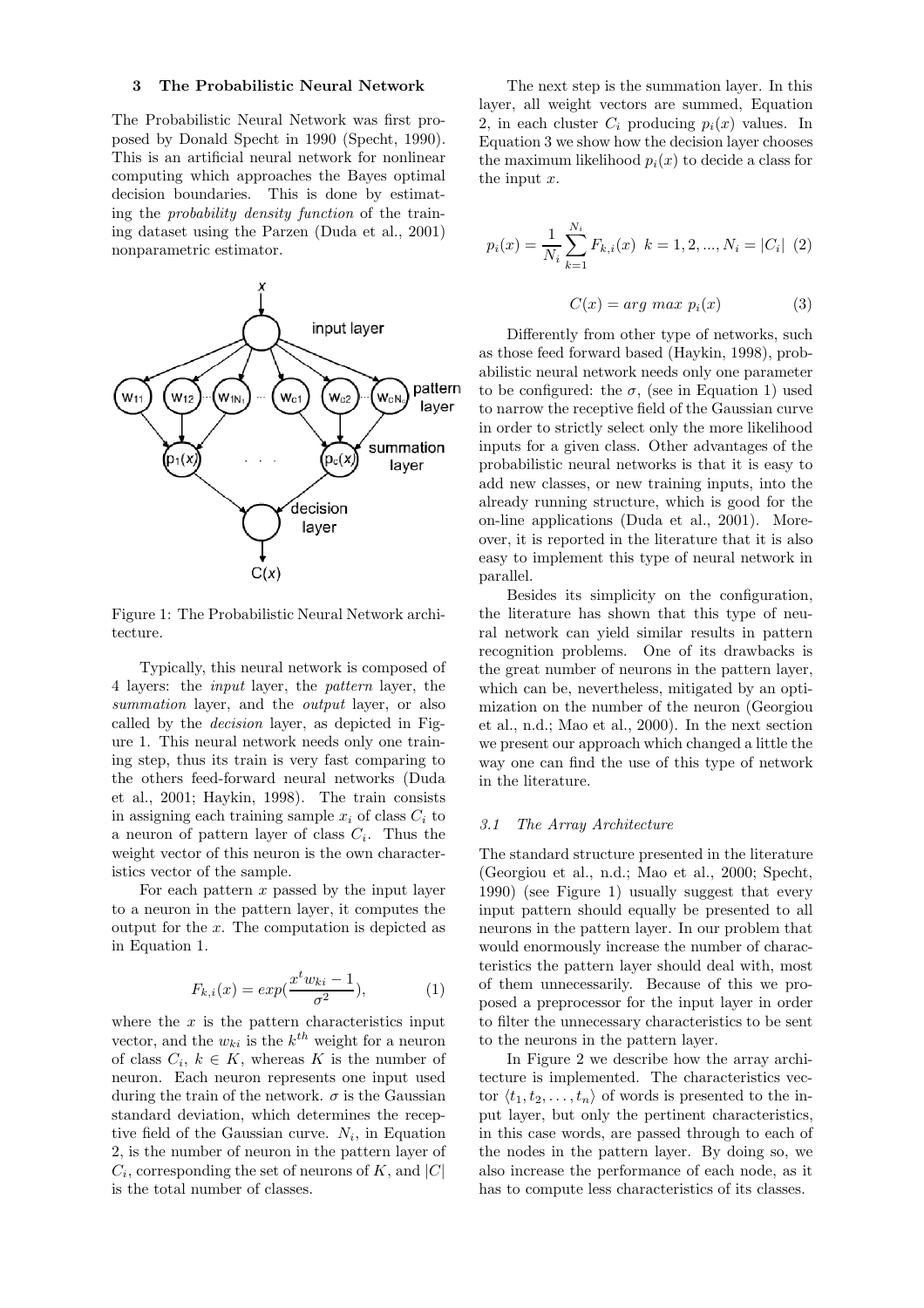

Figure 2: The Array of neural networks nodes.

The pre-processor task, in Figure 2, is to pass to node 1 the characteristics  $\langle t_1, t_k \rangle$  solely, whereas to node 2 it passes  $\langle t_1, t_2, t_n \rangle$  and to node 83  $\langle t_1, t_2, t_k \rangle$ , for example.

Giving to each node only the necessary characteristics to work with its classes we optimize each node so that it can improve its accuracy rates both on deciding an appropriate class for an input, and throwing out inputs that do not belong to that set of classes which that particular node is in charge.

Hence, to categorize the 3696 documents using the probabilistic neural network, we employed a network consisting of  $K = 1723$  neurons into the pattern layer, 415 neurons into the summation layer all that clustered into 83 nodes of small networks as described in Figure 1 and 2. Each of these nodes is in charge of discriminating one input into an actual five classes. The sixth output of each of these nodes is to tell whenever an input is not one of the fifth classes performed by that node.

In order to choose a near-optimal  $\sigma$ 's value for each of the 1723 neurons, we applied a genetic algorithm (Goldberg, 1989; Michalewicz, 1992; Mao et al., 2000) to evaluate good values based on our training dataset.

### 4 Experiments

The dataset we used for our experiments consists on a dataset of 3696 of documents containing each of them a business description of a real company placed in Vitoria County in Brazil. We used a set of 1723 documents for training and another 1973 documents for testing each node of the array of nets we specified, as described in Section 3. In the Vitoria's dataset there are 415 different CNAE codes, much more classes than one can find in problems tackled in the literature (Sebastiani, 2002). We implemented our algorithms in the MatLab software, version 6.1, and run the programs on a PC with Athlon 64 2200 processor.

The purpose of our experiments study is twofold: (1) to evaluate the proposed approach on determining a first code for a given business destription within a document, and  $(2)$  to evaluate how good the approach is on pointing out the extra codes a human might have given for that document. The results of these experiments is depicted Table 1.

| Neural Network |        |          |                             |
|----------------|--------|----------|-----------------------------|
|                |        |          | $1st$ Code Recall Precision |
|                | 76.88% | 75.46%   | 3.36\%                      |
| :י             |        | $9.50\%$ | $0.07\%$                    |

Table 1: Percentage of correct CNAE code assignments to the 3696 business descriptions and the recall and precision evaluation.

Table 1 presents the categorization performance of the approach proposed in this paper as a percentage of correct CNAE code assignments to the 3696 documents. The first line and first column of the table shows the performance of the algorithm on categorizing each document taking into account only the first code assigned to it. The algorithm was able to correctly determine 76.88%, on average, of the first codes category for each of the 3696 business information based on its textual proposal. In this case, we are considering a much harder problem than simply find any relevant code for that textual business description. The purpose of this part of the experiments was to evaluate how much the algorithms were capable of identifying the business' principal code within our dataset. In the *Recall* and the *Precision* columns, we were interested in evaluating how good our approach was on indicating the extra codes for that company. As discussed in Section 2, these extra codes are usually assigned by the human classifier with the aim to express the other activities a company may also performed.

Our approach performed quite well when considering the Recall evaluation measurement. The results show that, for this dataset, we can relay on this approach in 75.46% of times to help the human classifier to decide which additional codes to assigned to an economic activities textual description. On the other hand, our approach is still poor on given us a good Precision on the indicated codes. In the experiments the algorithm was precise on only 3.36% out of 100%. Hence, it still brings us many codes that are not, in principle, relevant to the economic activities description at hand. The second line of Table 1, in the Reacall and Precision columns, we present the variance of these measurements. These measure inform the window of certainty of our algorithm. It is informally known, among well trained human classifier, that a good specialist is able to achieve around 70%–80% of certainty on their classifications on the first code. Therefore, although we can continue working on improving these metrics,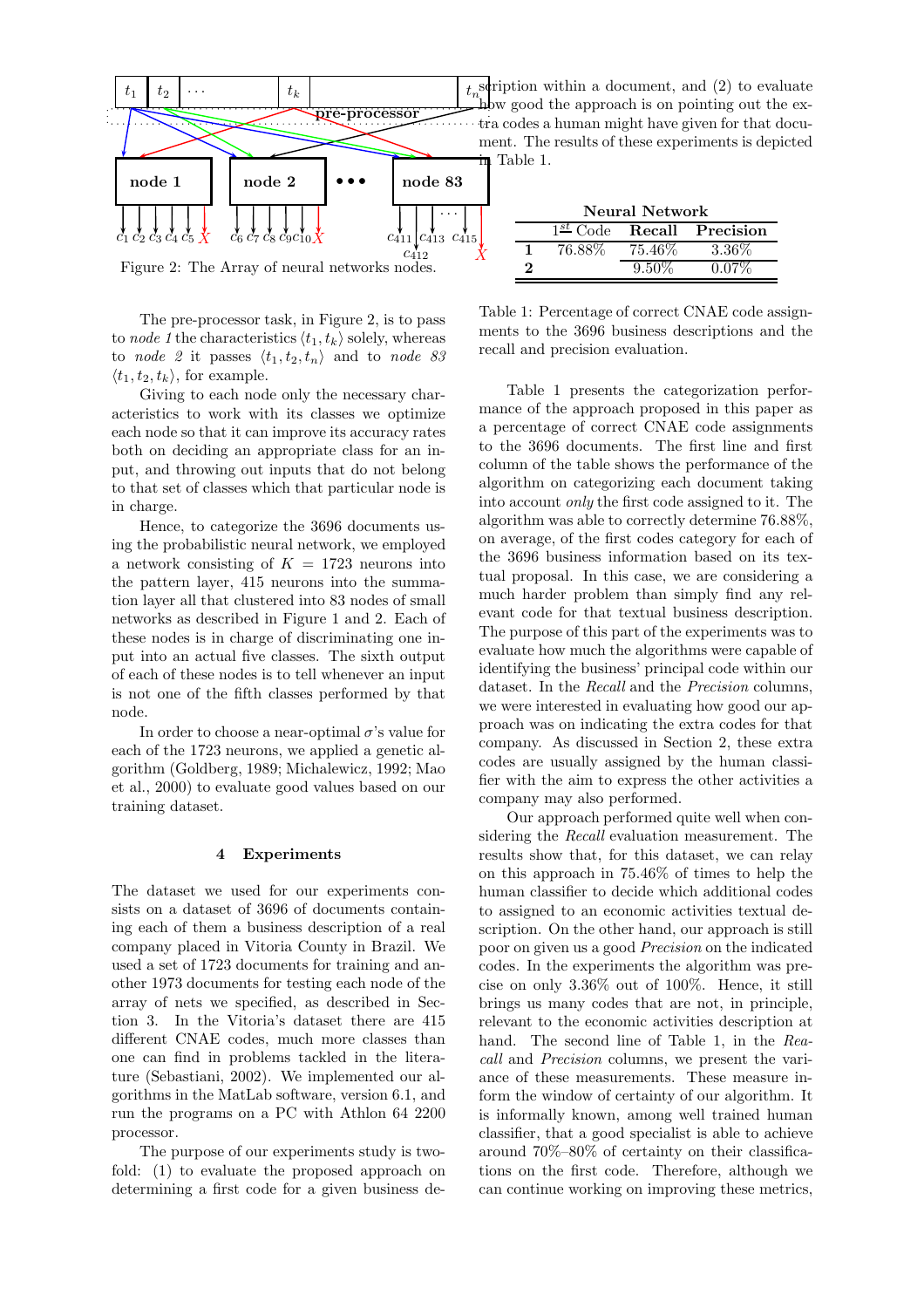the number of codes one can assign to a economic activities description is today an arbritrary choice that depends on the subjective of the classifier, the County or Estate in Brazil where this is done and the purpose of the administration on using this code. Hence, when thinking of this approach as part of a recommendation system, the higher is the Recall of any classifier we apply, the better, as the specialist will be able to accepted the suggestion in total, or make small changes if desired. Whereas the Precision gives us the idea of narrowing the window of theses suggestions.

## 5 Conclusions

The problem of classifying a huge number of economic activities description in free text format every day is a huge challenge for the Brazilian governmental administration. This problem is crucial for the long term planning in all three levels of the administration in Brazil. Therefore an automatic, or semi-automatic, manner of doing that is needed for make it possible and also for avoiding the problem of subjectivity introduced by the human classifier.

This paper presented an experimental evaluation of the performance of the probabilistic neural network on categorization of free text into economic activities classes. To our knowledge, this is the first report on using probabilistic neural network for text categorization into a large number of classes as that used in this work and the results are very encouraging. One of the advantages of probabilistic neural network is that it needs only one parameter to be configured. Thus, to specify near-optimal values for the 415 of each class we had, we applied a genetic algorithm to evaluate them. The appropriateness of these values yielded neurons with high level of efficiency on classifying inputs into their correct classes.

We have trained 83 small nodes of networks totalizing 1723 neurons. These nodes were organized as an array of specialized classifier for each of the 415 entries, a subset of the Brazilian CNAE table. A more accurate evaluation of this array optimization ought to be done in future work, but we already could empirically experienced the improvement on quality of the classifications of the sample by implementing the array structure. The number of neurons into the network is another subject for optimization. We also are planning to tackle this problem in the continuation of this research and compare the results with other well known techniques for text categorization.

#### 6 Acknowledgments

We would like to thank Andréa Pimenta Mesquita, CNAE classifications coordinators at Vitoria City Hall, for providing us with the dataset we used in

this work. In addition, we would also like to thank Alberto Ferreira de Souza, Hannu Ahonen, Felipe M. G. França and Priscila Machado Vieira Lima for their technical support and valuable comments on this work. This work is partially supported by the Internal Revenue Brazilian Service (Receita Federal do Brasil) and the CNPq, the Brazilian government research agency, under the project number 134830/2006-7.

### References

- Baeza-Yates, R. and Ribiero-Neto, B. (1998). Modern Information Retrieval, 1 edn, Addison-Wesley, New York.
- CNAE (2003). Classificação Nacional de Atividades Econômicas Fiscal, 1.1 edn, IBGE – Intituto Brasileiro de Geografia e Estatística, Rio de Janeiro, RJ. http://www.ibge.gov.br/concla.
- Duda, R. O., Hart, P. E. and Stork, D. G. (2001). Pattern Classification, 2 edn, Wiley-Interscience, New York.
- Georgiou, V., Pavlidis, N., Parsopoulos, K., Alevizos, P. and Vrahatis, M. (n.d.). Optimizing the Performance of Probabilistic Neural Networks in a Bionformatics Task.
- Goldberg, D. E. (1989). Genetic Algorithms in Search, Optimization, and Machine Learning, Addison-Wesley Publishing Company.
- Haykin, S. (1998). Neural Networks A Comprehensive Foundation, 2 edn, Prentice Hall, New Jersey.
- Jain, A. K., Murty, M. N. and Flynn, P. J. (1999). Data Clustering: a Review, ACM Computing Surveys 31(3): 264–323.
- Mao, K. Z., Tan, K. C. and Ser, W. (2000). Probabilistic Neural-Network Structure Determination for Pattern Classification, IEEE Transactions on Neural Networks 11: 1009– 1016.
- Michalewicz, Z. (1992). Genetic Algorithms + Data Structures = Evolution Programs, 3 edn, Edited Springer-Verlag, Berlin Heidelberg, New York.
- Ministério do Desenvolvimento, Indústria e Comércio Exterior – Secretaria do Desenvolvimento da Produção, Departamento Nacional de Registro do Comércio (DNRC) (2007). Ranking das Juntas Comerciais Segundo Movimento de Constituição, Alteração e Extinção e Cancelamento de Empresas. http://www.dnrc.gov.br/Estatisticas/ranking 2006.htm.